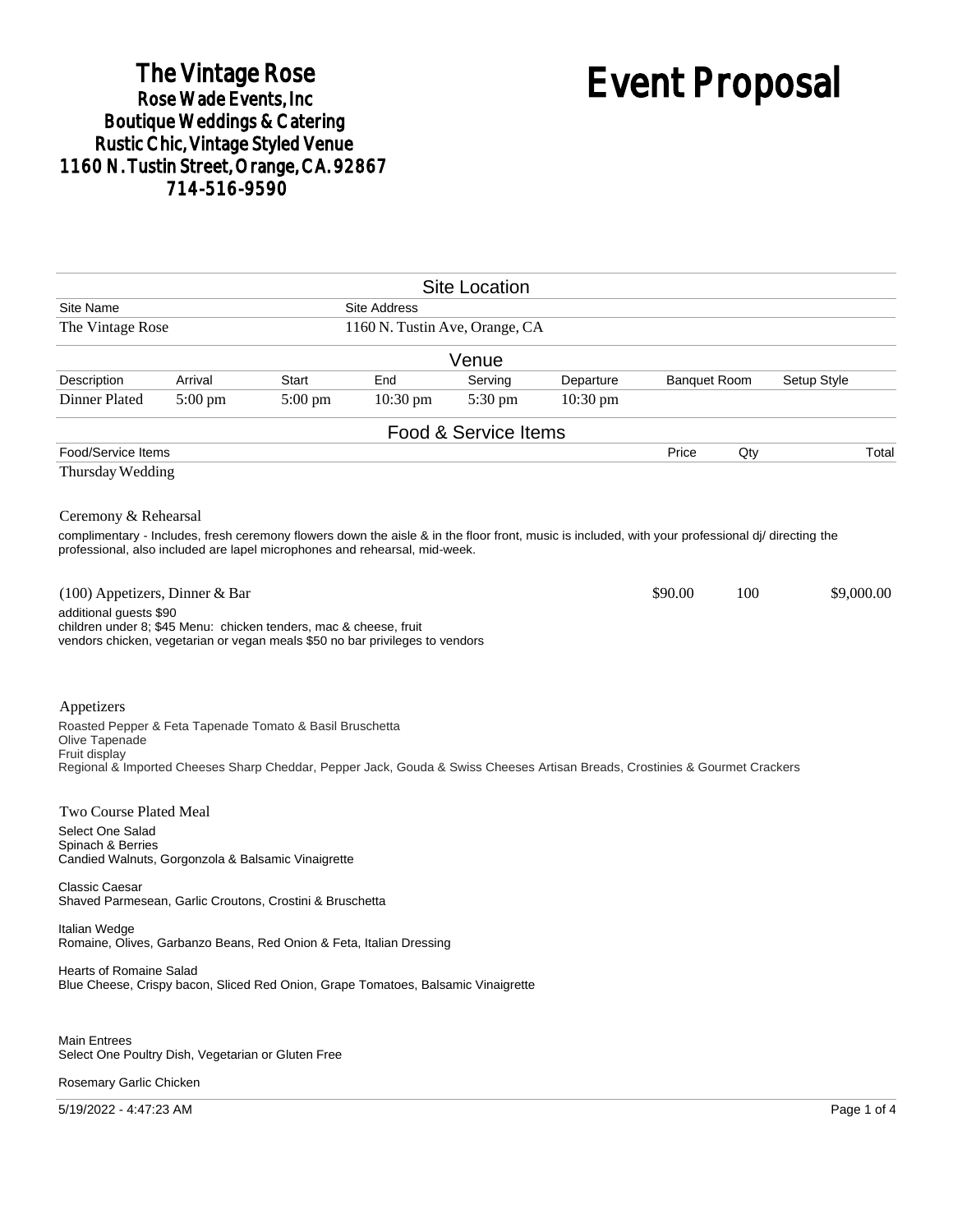#### Grilled with Garlic & Lemon Beurre Blanc

Chicken Breast Marsala Wild Mushroom in Marsala Wine Sauce

Parmesan Crusted Chicken Tuscan Tomatoes with Asiago Cream

Cilantro Chicken In Chipotle Cream Sauce

Honey Baked Chicken In Lemon Zest & Herbs

Select two Accompaniments

Wild Rice Pilaf Mushroom Risotto Penne Pasta alla Vodka Garlic Mashed Parsley French Potatoes Glazed Baby Carrots Vegetable Ratatouille - Summer Vegetables

#### 4 hr Full Hosted Bar

Beer: Coors Light, Bud Light Stella Artois, , Shocktop, Heineken, Fat Tire, Sam Adams, Blue Moon, Sierra Nevada, Pacifico, Dos XX, Corona, Lagunitas IPA, On Tap: Kolsh, Stella, Elysian Space, Mango Cart, Uno Mas, Wolf Pup IPA some of the beers on tap change by season O'Douls on request

Wine: Sonoma County house wines, Merlot, Cabernet Savignon, Pinot Noir, White Zinfandel, Chardonnay & Pinot Grigio, Sparkling Wine and Apple Cider Pink Champagne & Champagne

Mixed Drinks: Jack & Coke, Seven/Seven, Lime Margarita, Rum & Coke, Jameson Ginger, Gin & Tonic, Vodka Soda, Madori Sour, Mimosa, Baileys & Coffee, Screwdriver, Tequila Sunrise, Vodka Cranberry, Captain & Coke, Malibu Pinneaple

Mocktail Bar (non-alcoholic drinks)

Sparkling Cider Roy Rogers Shirley Temple Orange Spritzer Orange Juice Cranberry Juice Coke, Diet Coke, Sprite

#### Champagne Wall

Our amazing bar starts at the awesome champagne wall!! Beautiful display of champagne, pink Champagne, White Wine, Rosé, Red Wine & a beautiful OMBRÉ look

Champagne/Cider Toast

Donut Wall & Donuts

5/19/2022 - 4:47:23 AM Page 2 of 4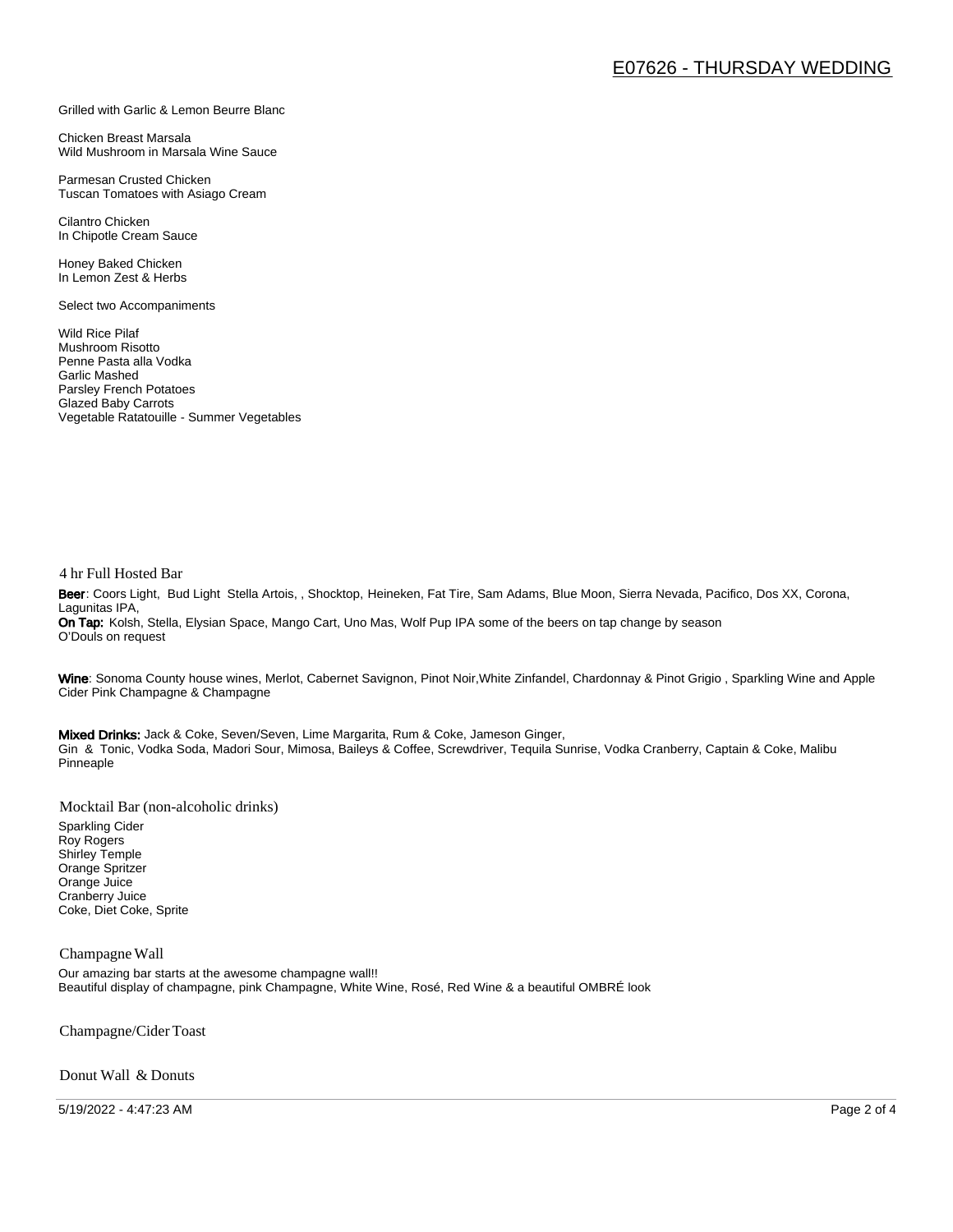Coffee & Hot Tea

#### Water & Tropical Ice Tea

#### China, Flatware & Stemware

To style your tables, your choice of: Classic White China, Gold, or Silver Flatware option Water Goblet in Clear, Pink, Navy Blue, Vintage, Blue or Clear Mason Jar Champagne Glasses, Wine Glasses & Bar ware Chargers

Runners & Napkins choice of available

Reception Tables

Reception Chairs

Sign In Table

Escort Card Boards

Table Numbers

#### DJ & MC

Exclusive D.J./M.C. Personalized Music Meetings & Tailored Made Selection to meet your event needs Surround Sound & Microphones

Digital Photo Booth - Included

Complimentary Cake Cutting

Professional Event Staff & Bartenders

Fresh Flowers Fresh Array of white seasonal flowers & greenery

#### Month of Wedding Coordination

Coordinator will coordinate efforts with all vendors contracted for wedding. Coordinator will work closely with all vendors, D.J., Photographer, Coordinator will make a detailed wedding day schedule/ timeline with the wedding couple for the rehearsal, ceremony and reception and all vendors arrival & departure times. Vendors will receive a copy and explanation of final plan one week prior to the wedding date.

Will serve as the point person for every vendor. She directs the event from start to finish.

Will make sure set-up/décor for ceremony and reception is according to bride's specifications the day of the wedding.

.Supervision of reception events, such as cake cutting, (working with photographer, D.J., Caterers) to cut the cake, throw the garter/bouquet and ease couple into dancing so that each event flows smoothly.

Will assure that all guest management is provided including reserved and assigned seating.

Coordinator will organize and instruct processional line-up and space wedding party on aisle accordingly.

Wedding coordinator will instruct ushers on greeting guests and escorting procedures.